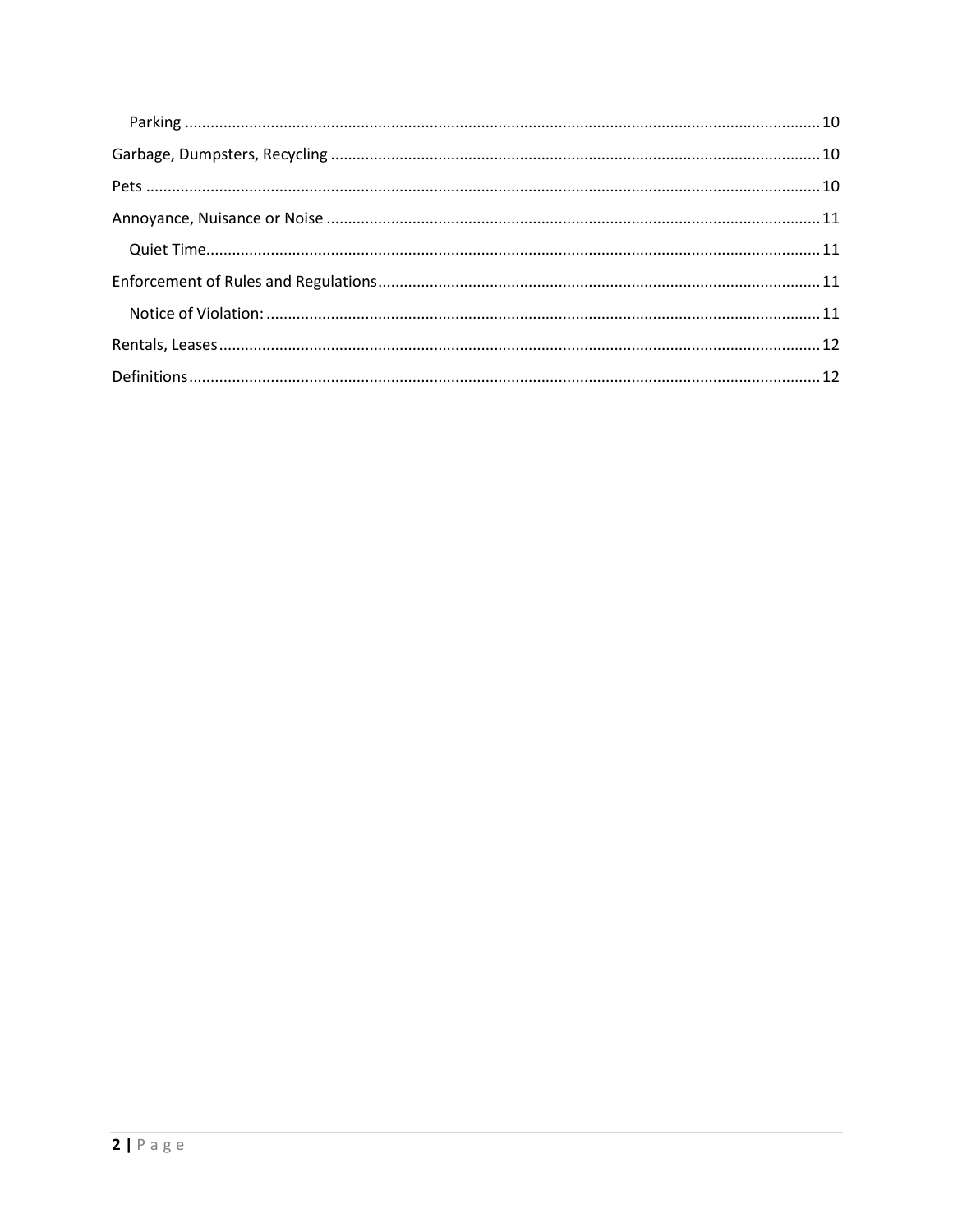## <span id="page-2-0"></span>**Introduction**

The Association, acting through its Board of Directors, has adopted the following Community Rules and Regulations, to be effective July 1, 2014.

The Association reserves the rights to alter, amend, modify, repeal or revoke these at any time in the future. These Rules and Regulations are supplementary to, and not in lieu of, provisions governing the Condominium which are set forth in the Condominium Declaration and By-Laws.

To the extent of any inconsistency, the following will prevail in the order noted: The laws and statutes of the State of Oregon, the Declaration, the By-Laws, and these Rules and Regulations.

As used herein, the term "Unit Owner(s)," means the Owner(s), whether in residence or not, of any unit.

A unit Owner is responsible: for informing real estate agents and prospective purchasers of his/her unit of these Community Rules and Regulations (for example, by furnishing copies with any "resale certificates" and/or other "purchase" or "closing" documentation).

## <span id="page-2-1"></span>**Basic Unit Rules**

Residential units will be occupied for private Residential purposes only. (No Residential unit will be used substantially for commercial or business purposes.)

No noxious or offensive activity shall be conducted in any unit that would interfere with the rights, comfort, or convenience of another unit or units, and nothing shall be done in a unit that may be or become a significant annoyance or nuisance to others.

No unit shall be used for any unlawful purpose and no unlawful act shall be committed or permitted in or upon any unit.

Nothing will be done or kept in any unit which may result in the cancellation of insurance on the building or contents thereof, or would be in violation of any public law, ordinance or regulation. Gasoline, propane or other highly flammable or explosive material, other than common household products in limited quantities, will not be kept in any unit, its balcony, and garage or storage area.

#### <span id="page-2-2"></span>**Smoke Detectors**

Owners shall install and maintain in good operating condition smoke detectors, as required by law, in each unit. The Owner shall be responsible for keeping the smoke detector(s) operable at all times.

#### <span id="page-2-3"></span>**Heating Usage**

Each unit Owner shall keep its unit sufficiently heated to prevent freezing of water pipes and fixtures.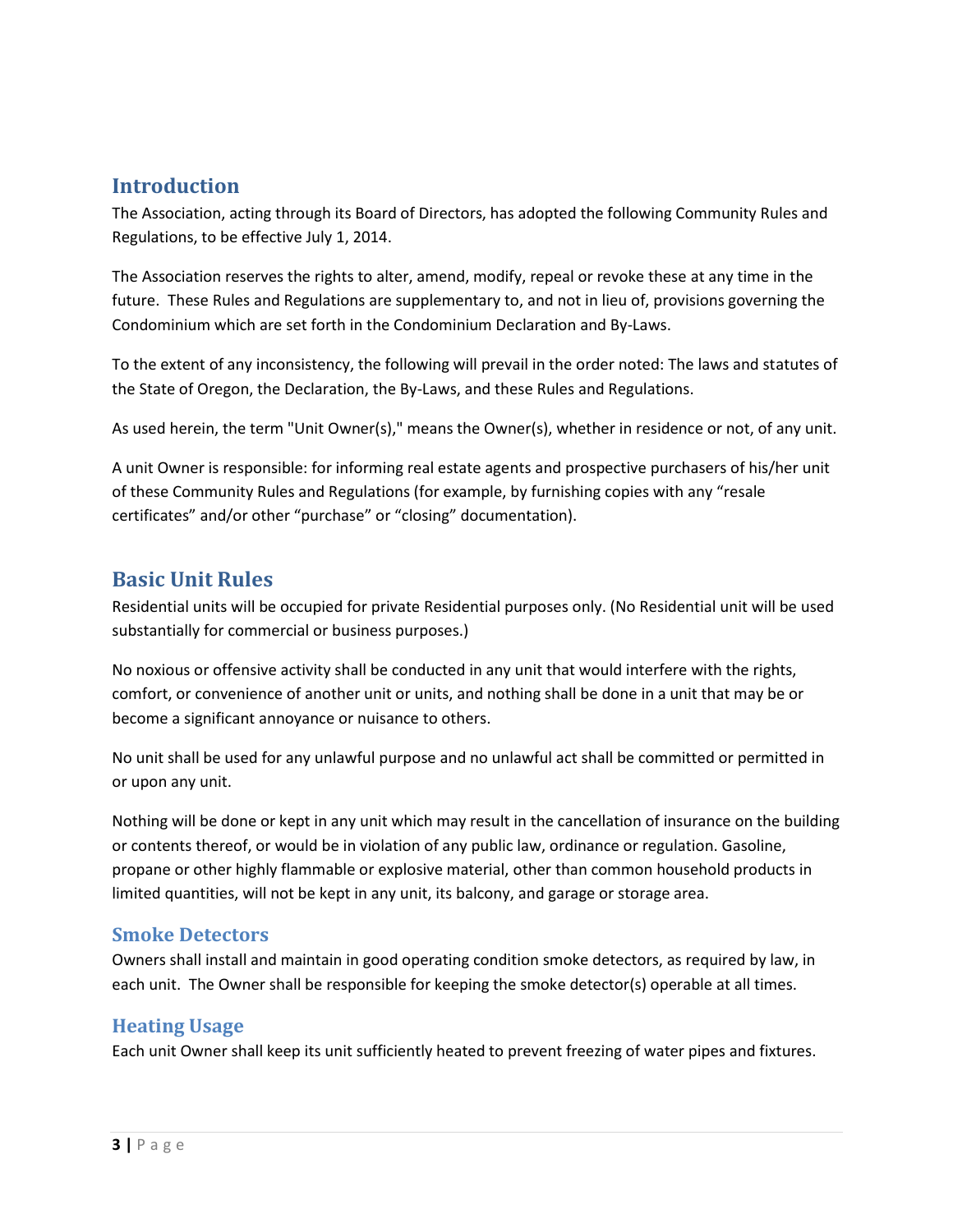#### <span id="page-3-0"></span>**Fireworks**

No fireworks of any kind are allowed to be used on the premises at any time.

## <span id="page-3-1"></span>**Architecture and Landscape**

#### <span id="page-3-2"></span>**Alterations**

No Owner may make or cause to be made any structural addition, alteration, and modification, penetration of siding or roofing, repair, replacement or change to the Common Elements and/or the Limited Common Elements or to any outside or exterior portion of the building or other structures, whether part of a Unit, the Common Elements and/or Limited Common Elements, without obtaining Board approval.

It shall be prohibited to install, erect, attach, paste, apply, screw, nail, build, alter, remove, construct or place any object in, over, under or to make changes or otherwise alter the exterior of any Unit, including any alteration in color, without the prior written consent of the Board.

Prior to commencement of any alteration or addition to an existing structure or landscape, the plans and all required forms shall be submitted in writing to the Board and/or the Architectural Review Committee (ARC) for approval. Verbal requests will not be considered.

Each alteration must be specifically approved. The Board / ARC have the authority to approve or disapprove the plans, or to require that the plans be resubmitted as redrawn by and appropriate professional contractor and/or with the additional information accurately provided.

The applicant shall be informed in writing of the decision to Approve, Disapprove, or request more information. Owners may be required to maintain uniformity of the appearance of the property.

The Board will make periodic visual inspections of the community. Any Owners seeming to be in violation will be sent a letter by the Association. The Owner must reply within thirty (30) days of the date of the letter.

Any Owner who alters or adds to a common element without following these prescribed procedures and receiving prior written approval shall be liable for the costs involved in restoring the common elements to their original condition by the Association.

#### <span id="page-3-3"></span>**Storm or Front Screen Doors**

Any storm door that was Board approved via an architectural request prior to June 2014 will be grandfathered in and must be removed once an owner has vacated the unit or the door is no longer in use. At the present time, no other storm doors will be allowed.

#### <span id="page-3-4"></span>**Air Conditioners**

No window box air conditioners or fans that extend past the window frames may be installed. Those window box air conditioners or fans that are installed each season must be removed by October 31 $^{\text{st}}$ .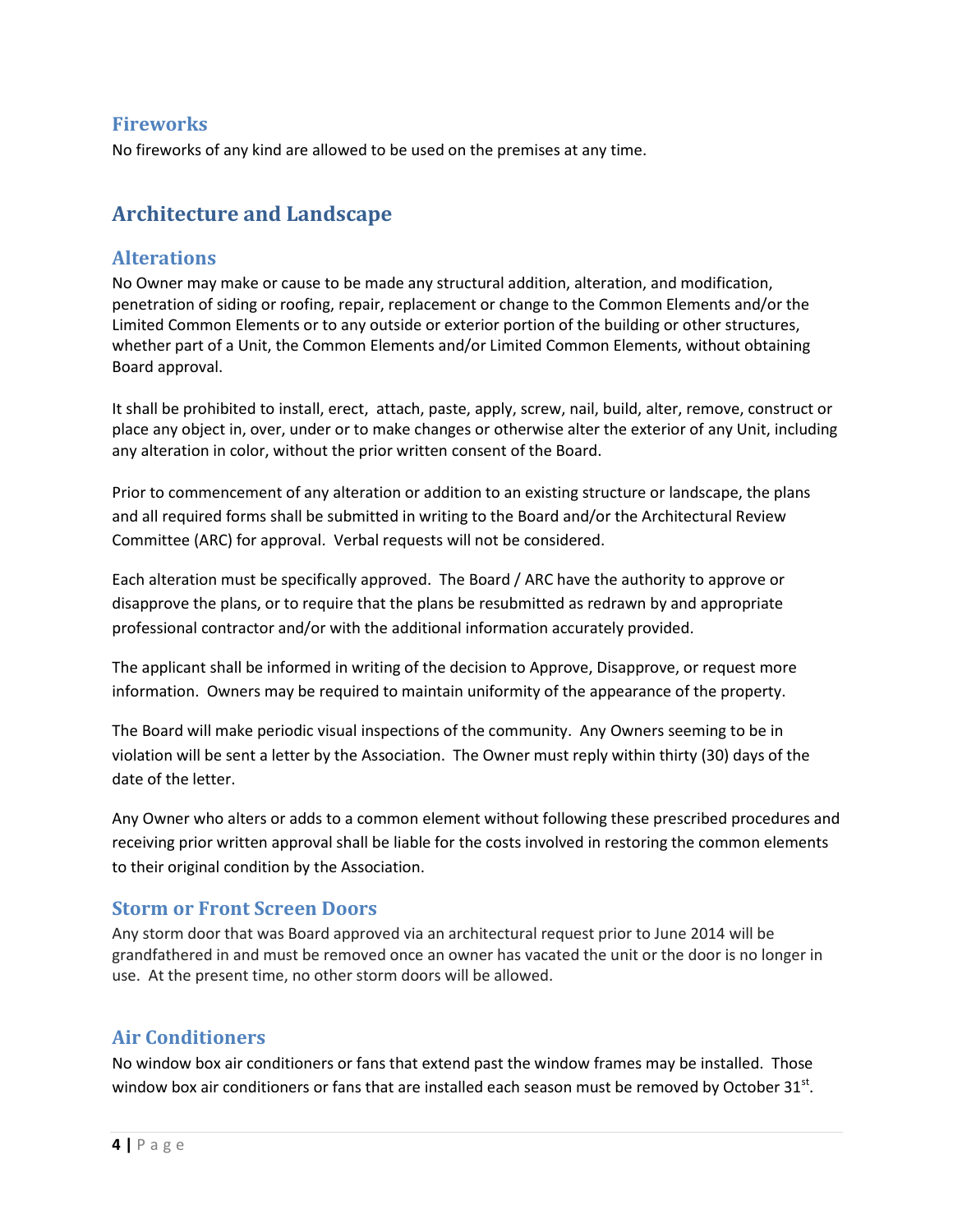In- wall air conditioners that were Board approved via and architectural request, and installed prior to June of 2014 will be grandfathered in and allowed to remain as long as they are in working order. Should they stop working, it will be the responsibility of the present or future Owner to remove or replace them. At the current Owner's expense, the options for replacing malfunctioning in wall air conditioners are:

- 1. Should the existing Owner want to replace a grandfathered in wall air conditioner, it must be replaced with "like for like" in size. No enlargement of existing siding holes, or patching to make smaller will be allowed. Replacement requires completed an Architectural Request form to be submitted and approved prior to replacement.
- 2. Removal of a non-functioning in-wall air conditioner requires that the current Owner pay for all exterior repairs and patching to the building. Removal and repair requires completed an Architectural Request form to be submitted and approved prior to construction.

After June 2014, no new in-wall air conditioners that penetrate the siding will be allowed.

#### <span id="page-4-0"></span>**Signs**

No signs are allowed for display to the public view in any unit or common area with the exception of a single "for sale" sign on the Owners lot which is of customary and reasonable dimensions, not to exceed "18 x 24" and of a professional quality on weather resistant material. "Sold" signs may not be displayed for more than 30 days after the sale of a unit.

"For Rent or Lease" signage is not to be placed within the community. Owners must advertise property for rent by other means.

## <span id="page-4-1"></span>**Soliciting and Postings**

No door to door soliciting is allowed without Board written permission. A bulletin board near the mailbox area is provided for Owners use. Please remember to remove them once they have served their purpose. No advertising or signs are permitted on postal boxes. This is a government regulation.

#### <span id="page-4-2"></span>**Landscape**

Modest portable planters or tubs are permitted on patios or decks without permission as long as the plants are no higher than three feet, maintained in "good health", pruned, non-obtrusive so as not to obstruct or intrude on a neighbor's view.

Owners may place small seasonal plantings in the dirt along individual Owners decks, patios and entryways, but not in common areas. Please remember to remove or trim plantings should they become obtrusive or no longer in season. Pots blocking entryways, sidewalks and in shared common areas are not allowed. Any Owner initiated plantings that die must be removed promptly. If not done, the Association may order it done at the Owners expense. Should such plantings cause damage to any common element, the repair costs will be the Owners responsibility.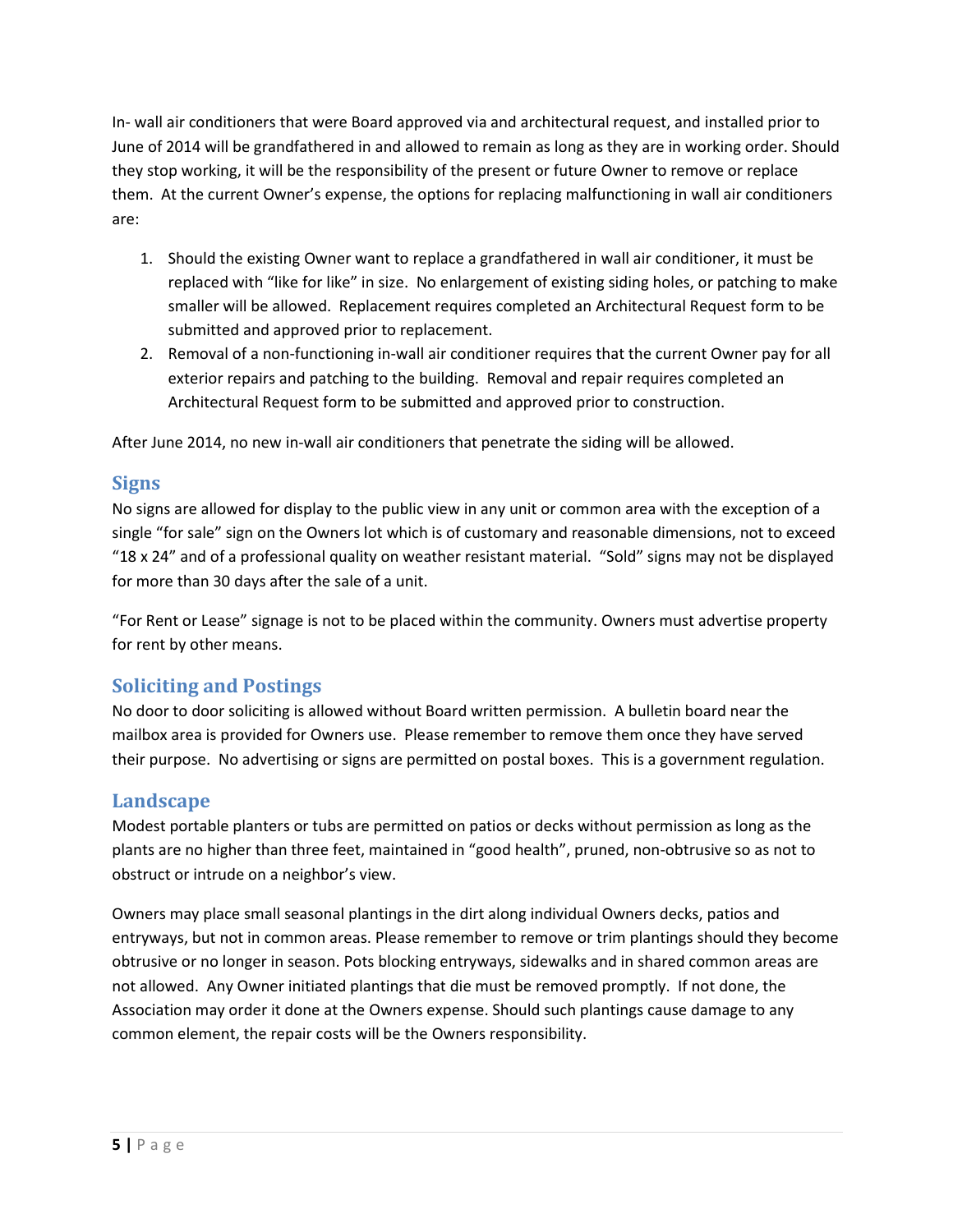#### <span id="page-5-0"></span>**Damage to Common Elements**

Any damage to a common element / area by the conduct of an Owner of the Owners tenant and/or guest will be repaired by the Association and the cost assessed to the Unit Owner.

In addition to the repair costs, damage may also result in a violation and fine.

#### <span id="page-5-1"></span>**Balconies, Decks and Patios**

Decks and Patios are part of the Limited Common Elements. They are not to be used as storage areas.

Grills, patio furniture and well-tended potted plants on feet are all acceptable. All patio furniture must be in good repair. Be sure to keep all grills away from walls and railings. At no time should propane tanks be stored inside, including garages.

To prevent water accumulation or damage, balcony floors will not be covered. No balcony or patio shall be enclosed or covered and there shall be no awnings, canopies, blinds, shades, screens or similar fixtures attached to or hung in any balcony. No tent or canvas coverings shall be permitted on decks or patios.

All decks and patios must be kept free of leaves and moss, trash and other debris to prevent damage. This preventative maintenance is the responsibility of the Owner.

It is the Associations responsibility to stain all decks, not the individual owners. This will be done with notification to the Owners. Owners are not allowed to stain their own decks without permission from the Board of Directors.

Garments, rugs, laundry and other similar items may not be hung from windows, facades, decks or patios.

#### <span id="page-5-2"></span>**Satellite Dishes and Cable**

Any Owner wishing to install satellite dish and or cable (internet, phone or television) is ask to complete an ARC (Architectural Request Committee form) before work is started. Detailed plans for installation and placement of any such devises should be submitted to the Board for review and receive written approval from the Association prior to installation. The Association requires the Owner use an installer who is a licensed equipment contractor with the appropriate contractor's license. It is strongly suggested the installer first contact the property management company prior to install or moving of any cables in order to lessen damage to the common areas.

Installation of cable wire is to be performed by a Cable Company or their authorized sub-contractor. Wires should be neatly installed on the backside of the building so that wire runs along siding and is hidden when possible. Cable wire is to be pulled through attic crawl space to interior for placement. Under no circumstances should cable wire be installed or pulled over roof or to the front side of exterior wall.

Owners will be held responsible for any damaged caused by installation to the common or limited common elements.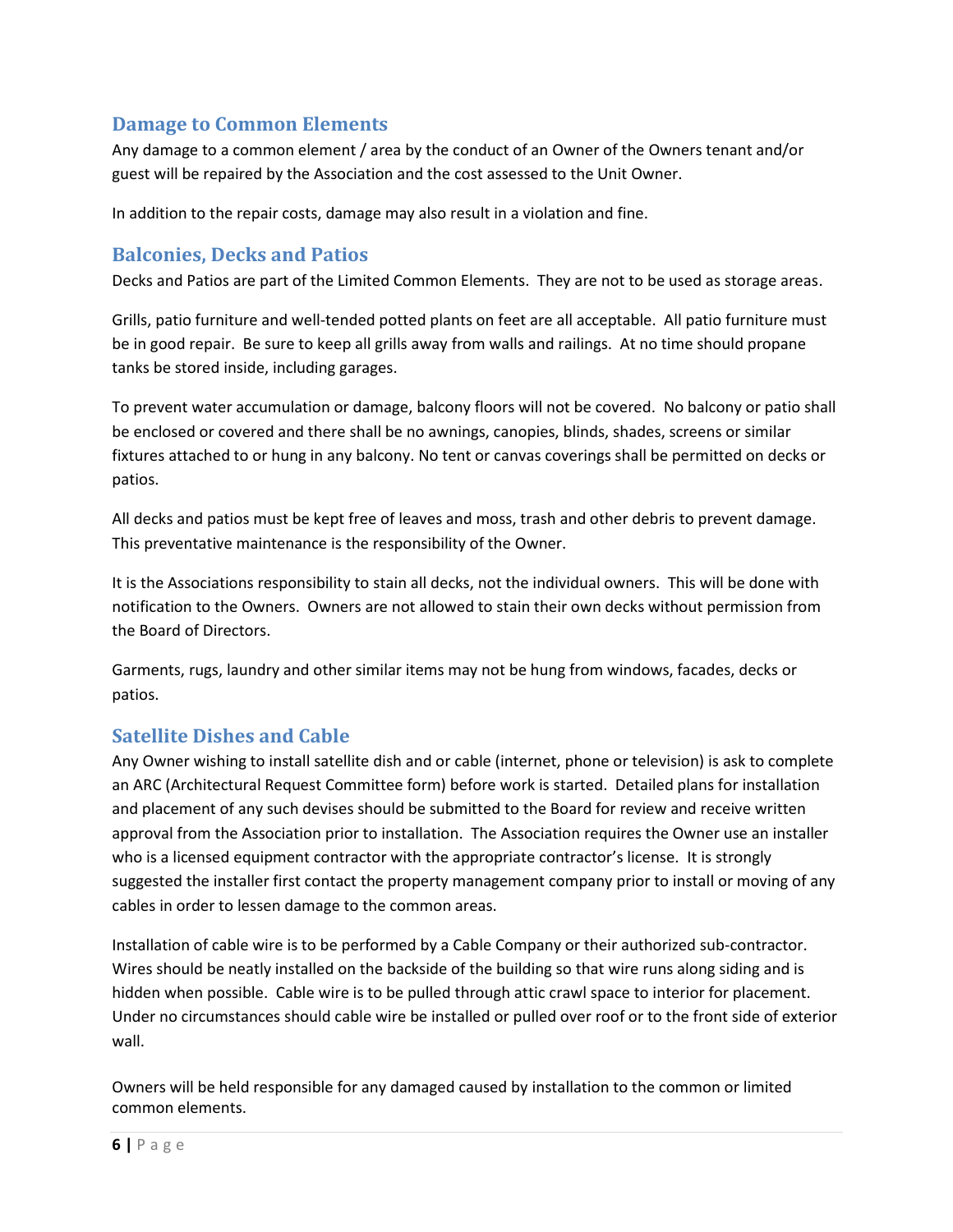## <span id="page-6-0"></span>**Tigard Woods Condominium Cable and Phone Line Install Guidelines**

The siding must not be penetrated in new cable and phone line installation.

- Outside cable and phone lines are to be placed underground, along the edges, or along the corners of the exterior.
- Junction boxes may only be mounted on exterior corner trim or furring strips and not on the siding.
- New cable and phone lines must enter units below the siding through the crawl space or above the siding underneath the roof.

**Vendors need to make sure that they use 5/8" screws with neoprene washers as well as ensure the fasteners are installed through the furring i.e. not at the edges of the trim.**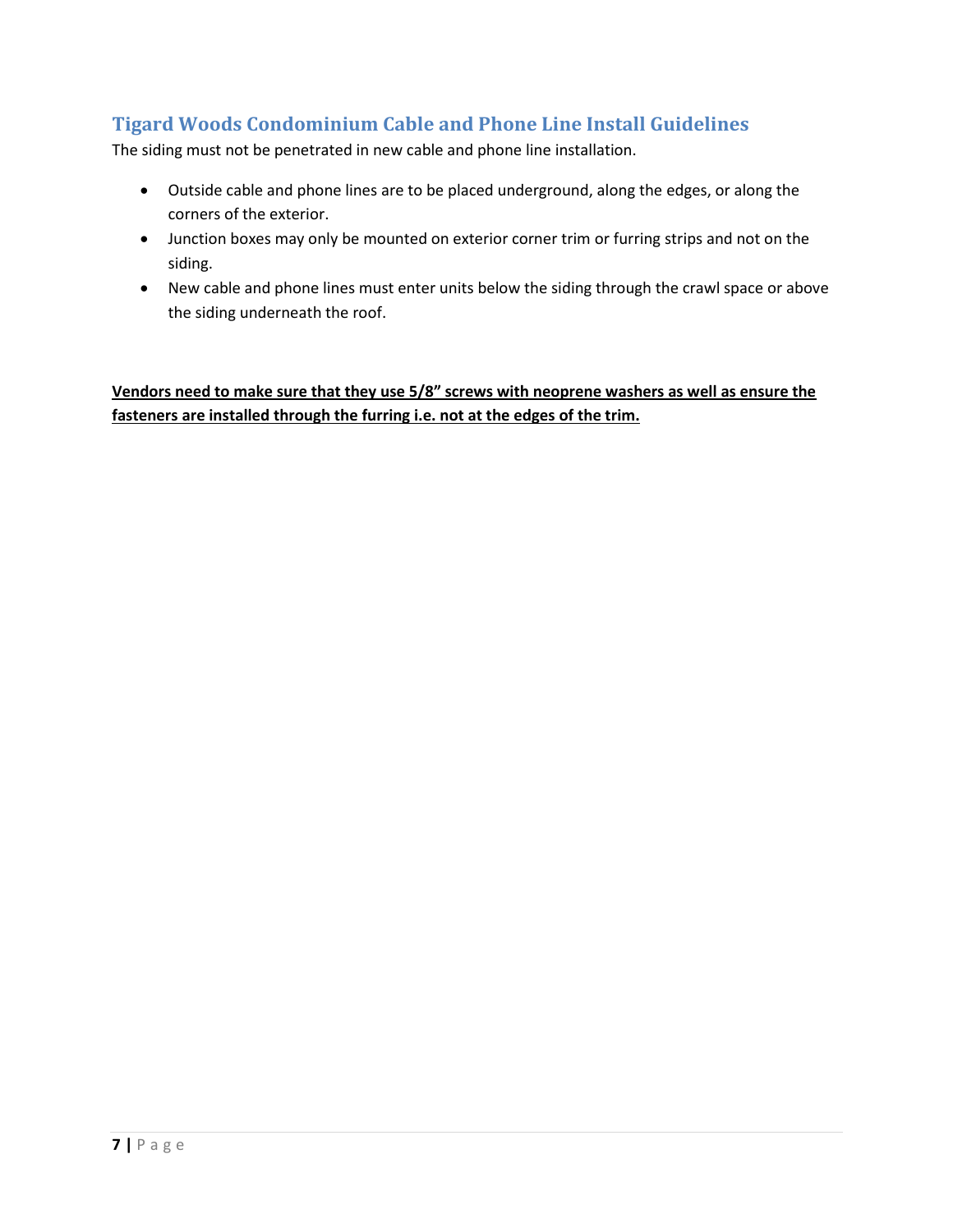#### <span id="page-7-0"></span>**Tigard Woods Satellite Dish Install Guidelines**

- 1. Must be installed by a qualified installer in a professional manner
- 2. Are to be mounted by the use of a "J" hook on the buildings barge rafters, posts or use of tripods (see photos below)
- 3. Cannot be mounted directly on the siding, roofing or building trim, unless ascertained by a qualified technician that such location is the only recourse to receive a signal.
- 4. Non-operational devices must be removed by a qualified technician
- 5. In the event a unit becomes vacant, it is the responsibility of the Owner to remove the dish within 15 days of vacancy.
- 6. Owner of the dish will be held responsible for any damaged caused by the dish to the common or limited common elements.

In the case the guidelines cannot be met; prior to installation a written document from a qualified technician of where the dish needs to be installed for proper signal is to be presented to the board.

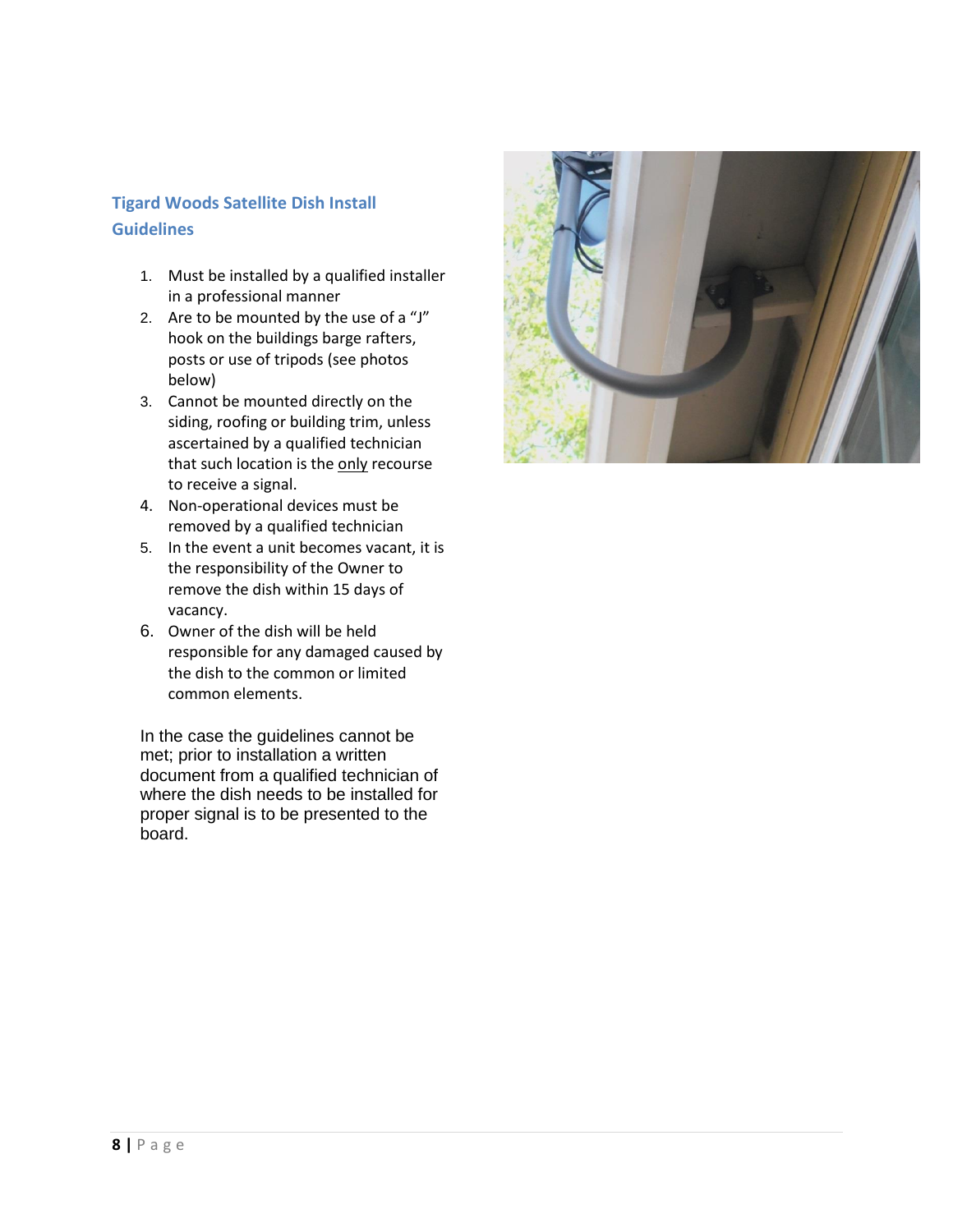#### <span id="page-8-0"></span>**Season Decorations and Holiday Lighting**

Seasonal decorations are allowed with the following guidelines. Owners must remove holiday lighting and decorations within two (2) weeks following the holiday.

Holiday lighting may not be attached to siding or trim, and must be removed within two (2) weeks following the holiday.

#### <span id="page-8-1"></span>**Flags**

Flags no larger than 5 feet on the longest side may be installed as long as they do not penetrate the siding or roof. Seasonal flags may be displayed no more than one month prior to a holiday or beginning of season, and must be removed within one week following the holiday or end of season.

#### <span id="page-8-2"></span>**Exterior Lighting**

All exterior entrance, porch and garage lights shall be maintained at all times by the Owner.

## <span id="page-8-3"></span>**Motor Vehicles and Parking.**

#### <span id="page-8-4"></span>**Permissible Vehicles**

Vehicles that may be parked in common areas include conventional passenger vehicles in good repair and that are currently licensed and in regular use. Trailers, campers, tent trailers, boats and motor homes may not be parked in common areas longer than 24 hours.

#### <span id="page-8-5"></span>**Speed**

The speed limit within Tigard Woods is 15mph. Residents can be fined for speeding and/or reckless driving.

## <span id="page-8-6"></span>**Garages Use / Resident and Guest Parking**

Except with the written consent of the Board of Directors of Tigard Woods Association, no trailer, camper, boat, RV or boat trailer may be parked in any portion of the community except in garages. Loading or unloading of prohibited vehicles and equipment is permitted subject to a 24-hour time limit.

Garage doors should remain closed except to have access to garage areas, or to clean the garage.

#### <span id="page-8-7"></span>**Vehicles in Disrepair**

Vehicles in a state of disrepair are not to be abandoned or to remain parked in any lot or common area. Any vehicle left abandoned for a period longer than 48 hours will be towed at the Owners expense. Leaks from vehicles in the street and driveways must be cleaned up within a reasonable time. No repair or maintenance work (including oil changes, antifreeze or any other liquid changes) may be performed on motor vehicles within the community. Any damage caused to the road surface as a result of oil and/or cooling system leaks shall be remedied at the unit Owner's expense.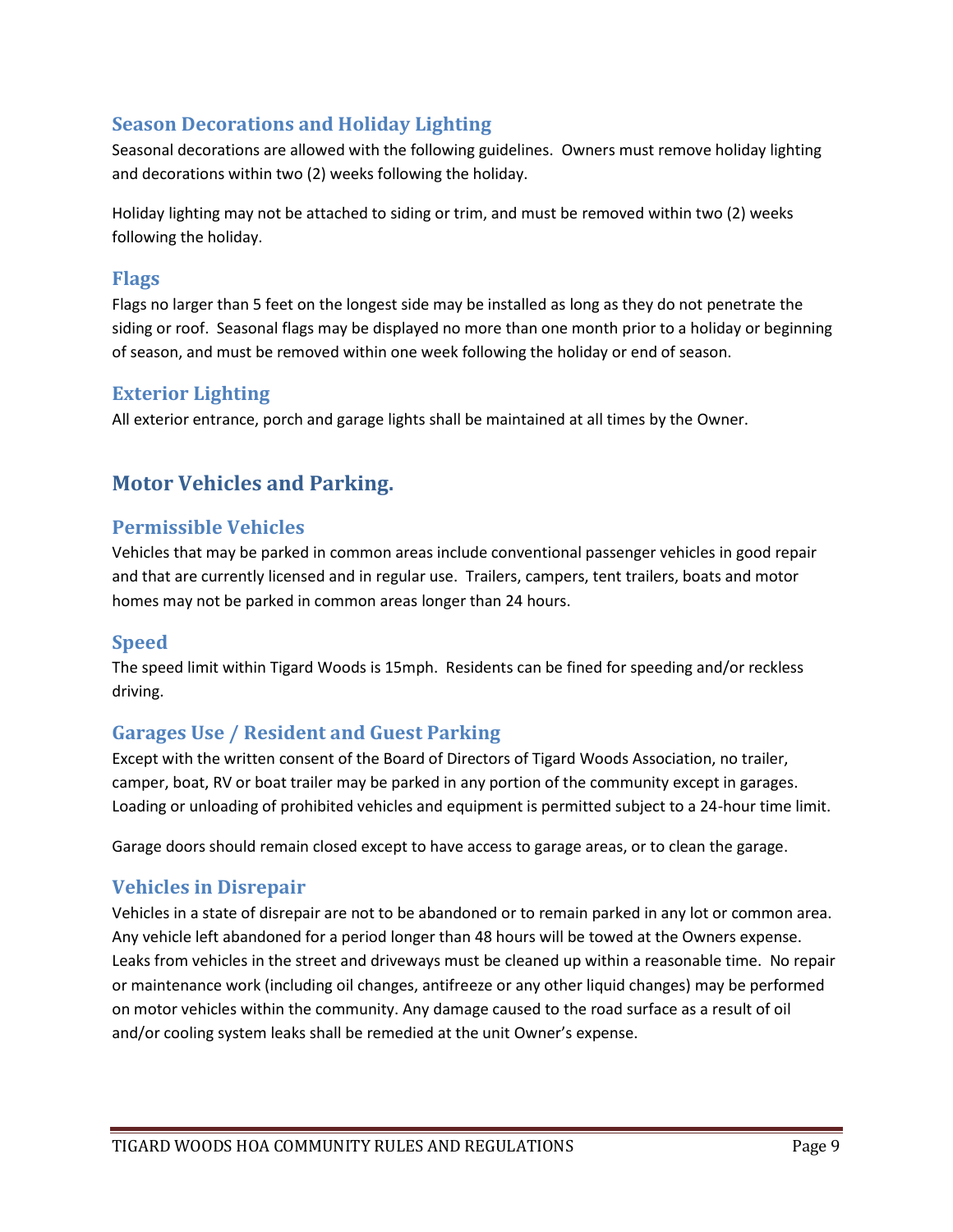#### <span id="page-9-0"></span>**Parking**

No automobile or other vehicle may be parked in someone else's assigned or numbered space without permission. Blocking anyone from access to or from their space is strictly prohibited. No automobile or vehicle may be parked blocking building exits, sidewalks, driveways, or fire lanes.

- First Offense: Violation notice shall be attached to offending vehicle. Violation is considered a warning and is to be remedied within 48 hours. If not remedied in this time period, the violation will then be considered a second offense.
- Second Offense: Violation notice shall be attached to offending vehicle. The violation must be remedied with 24 hours or the vehicle will be towed at the Owners expense. Letter from the managing agent or the Board of Directors to be sent by mail to the offending Owner.
- Third Offense: The offending vehicle will be towed at Owners expense. Towing of the vehicle must be authorized by at least two people, one of who must be a Board member.

## <span id="page-9-1"></span>**Garbage, Dumpsters, Recycling**

Garbage must be placed in securely tied plastic bags and disposed inside dumpsters located throughout the property. All recycled products will be placed in their designated area.

Items left outside of dumpsters will not be picked up by Waste Management. This results in the expense of having someone else dispose of those items, which could result in higher HOA monthly fees to Owners. Please recycle or donate items other than garbage. Owners discovered leaving items outside of the dumpsters and/or recycling are subject to fines.

Large boxes should be broken down and placed in the designated recycling area.

Littering is prohibited anywhere on the property.

#### <span id="page-9-2"></span>**Pets**

Please refer to the following Washington County website for Laws to Know about dogs:

<http://www.co.washington.or.us/HHS/AnimalServices/AnimalControl/laws-to-know.cfm>

No animal, other than two (2) common household pets, shall be kept or maintained in any unit. Exotic pets are prohibited.

No animal will be kept, bred, or maintained for commercial purposes in any unit.

Dog houses and outdoor shelters are prohibited as are any pet enclosures or pet runs.

No attack dogs, or dogs of a vicious nature of temperament are permitted.

All pets will have all licenses and vaccinations as required by law. Proof of such licenses and vaccination's will be furnished to management upon request.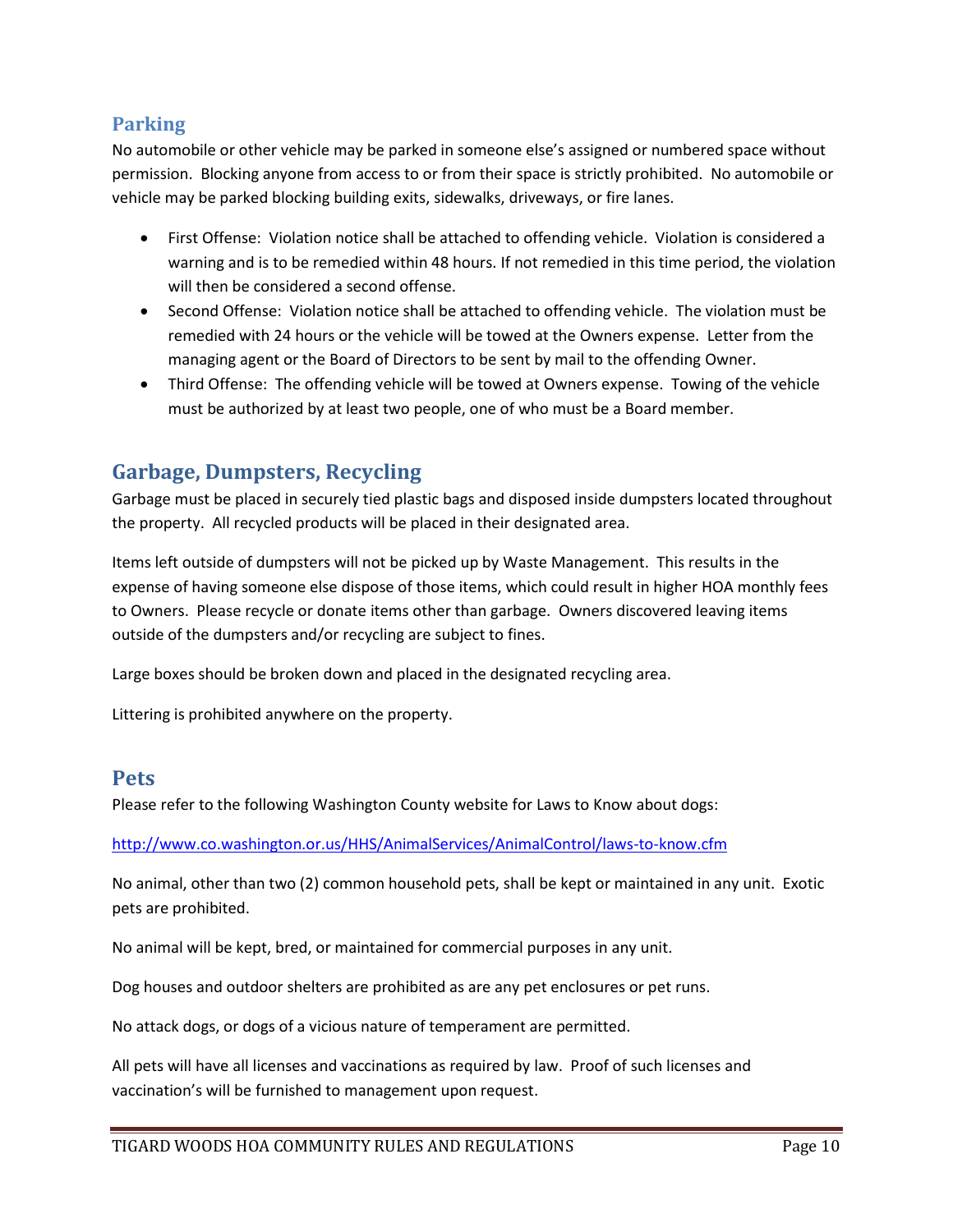Certified "service" or "assistance" pets will be exempt from these provisions as required by law, but such pets must comply with all other licensing, vaccination, behavior and conduct requirements.

As a general rule, all pets will be controlled by their Owners to preclude interference with the enjoyment by others of their unit.

Any and all excrements or waste must be properly removed and disposed by the pet Owner. In addition to possible rules violation charges, the pet Owner and/or unit Owner may be held financially responsible for any repairs/replacements to such common areas as result in pet relief damage.

## <span id="page-10-0"></span>**Annoyance, Nuisance or Noise**

#### <span id="page-10-1"></span>**Quiet Time**

Will be observed between the hours of 10:00pm and 8:00am. During this time no device designed for sound production such as radios, televisions, musical instruments, and stereos shall be used so that the sound is heard by neighbors or in the common areas.

Residents are required to comply with the City of Tigard Ordinances. Ordinance guidelines can be found at: [http://www.tigard-or.gov/business/municipal\\_code/docs/06-02.pdf,](http://www.tigard-or.gov/business/municipal_code/docs/06-02.pdf) or<http://www.tigard-or.gov/>

Owners are urged to use restraint in using noise making tools and appliances and avoid using them during late night hours before 8:00am on weekdays and 9:00am on weekends.

## <span id="page-10-2"></span>**Enforcement of Rules and Regulations**

If after a review of a complaint or infraction of a Rule or Regulation the Board of Directors determines there is a violation of the Governing Documents, ByLaws or Community Rules and Regulations, and determines it is in the best interest of the Association and Owners to address the violation, the Board shall proceed to give notice to the Alleged Offending Owner as described below.

<span id="page-10-3"></span>**Notice of Violation:** The Board shall give the Alleged Offending Owner written notice of the violation via mail that describes the violation and contains a statement that the Alleged Offending Owner has the opportunity to request a hearing at the next scheduled Board Meeting or correct the violation. Should the Alleged Offending Owner wish to have a hearing, they must request it within 10 days of receiving the Notice of Violation letter.

If no hearing is requested, and if the alleged violation is not remedied or ceased by a specific compliance deadline, violators may be fined \$25.00 per day beginning the day following the specified compliance deadline.

If the violation involves an intermittent offense or conduct which is disturbing to other homeOwners, (for example, the failure to quiet and control a barking or overly aggressive dog,) or disruptive actions or conduct of any kind which interfere with another Owner or Owners' right and ability to reasonably enjoy their properties, the Association may levy fines on a per incident basis as follows: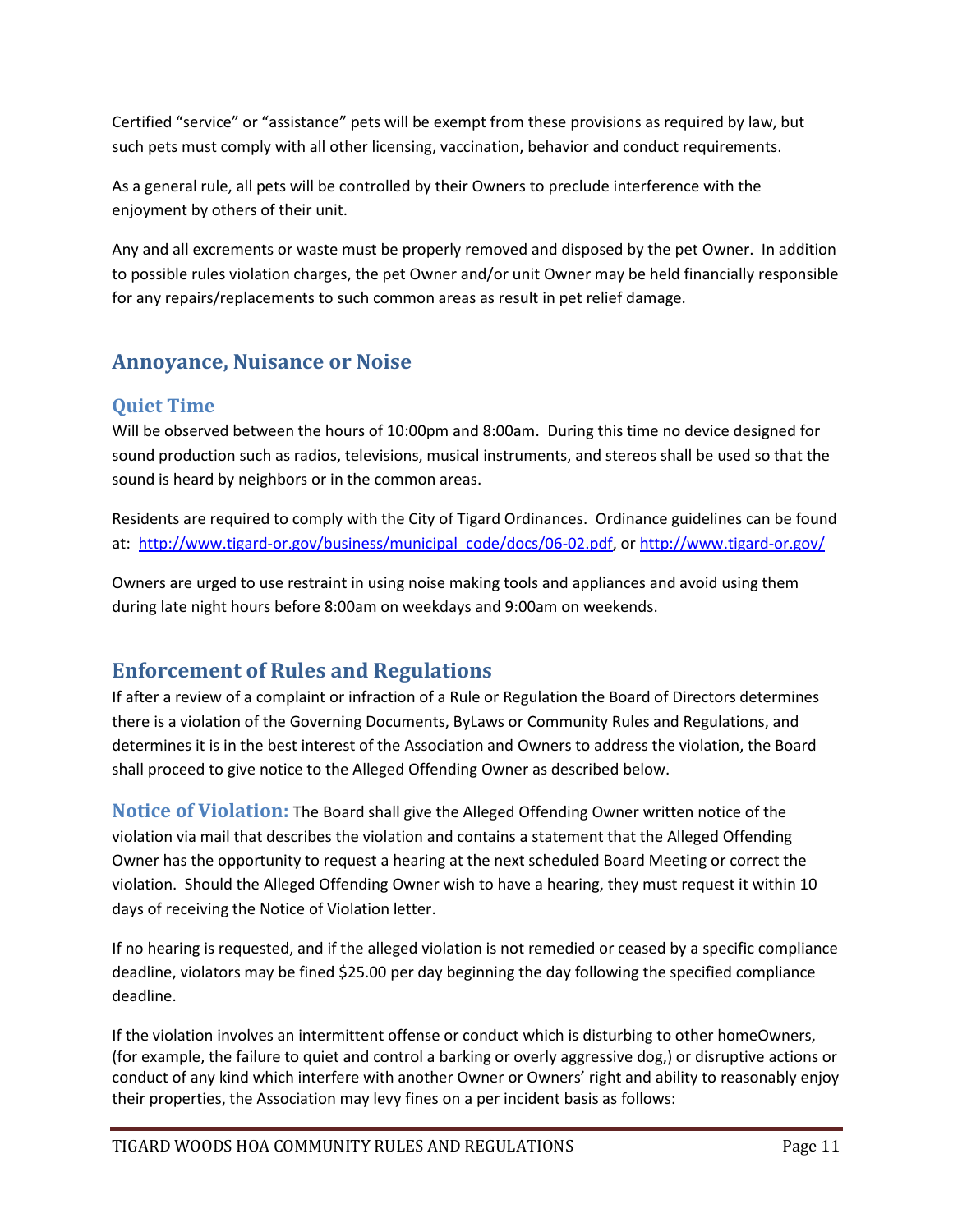- 1st Offense = Warning to the Owner and occupant
- $\bullet$  2nd offense = \$25.00
- $\bullet$  3rd offense = \$50.00
- 4th offense and each subsequent offense = \$150.00 per offense, for incidents or conduct occurring within a twelve month period of time.
- $\bullet$

The Owner of any unit shall be responsible for the violations of any renter, tenant, guest or family member who violates and portion of the Declaration, Bylaws or Rules and Regulations.

## <span id="page-11-0"></span>**Rentals, Leases**

At or before the unit is rented or leased, the Owner or Owner's agent will provide copies of the Declaration and Bylaws for Tigard Woods, along with this Rules and Regulation Handbook. It is understood that tenant(s) will be responsible for complying with all policies, rules and regulations of the Association and should be encouraged to read these documents. Owners will be held responsible for violations or non-compliance by their tenants, tenants' family members, and tenants' guests.

An Owner intending to rent and/or lease out his home will specifically include written provisions in the lease to be signed by tenant, binding on tenant, his family members and his guests (hereafter collectively "tenant") providing for the following:

(a) Tenant acknowledges being aware of the Association's governing documents;

(b) Tenant understands and acknowledges that tenant is fully subject to the Association's governing documents and must comply with them in all respects; and

(c) If tenant fails to comply with any provisions of the governing documents it will be considered a material breach or default of the lease agreement, and could be reason for eviction.

- Owners must provide to managing agent the renters contact information; Name, Phone, Vehicle License Plate(s) and E-mail if available.
- Owners are responsible for actions of their renters and their guests
- Owners are responsible for financial obligations to the HOA.
- Renter(s) must abide by all governing documents and the Rules and Regulations set-forth for Tigard Woods HOA.
- It is the responsibility of the Owners to ensure their Renters are made aware of all governing documents and Rules and Regulations.

#### <span id="page-11-1"></span>**Definitions**

**Common Elements:** Maintained by Tigard Woods Condominium Association. All maintenance, repairs and replacements to the Common Elements shall be made by the Association and shall be charged to all Owners as a common expense.

**Limited Common Elements:** *(Areas and structures attached to associated with an individual unit, for use by that individual unit, but that are located outside the unit.)*